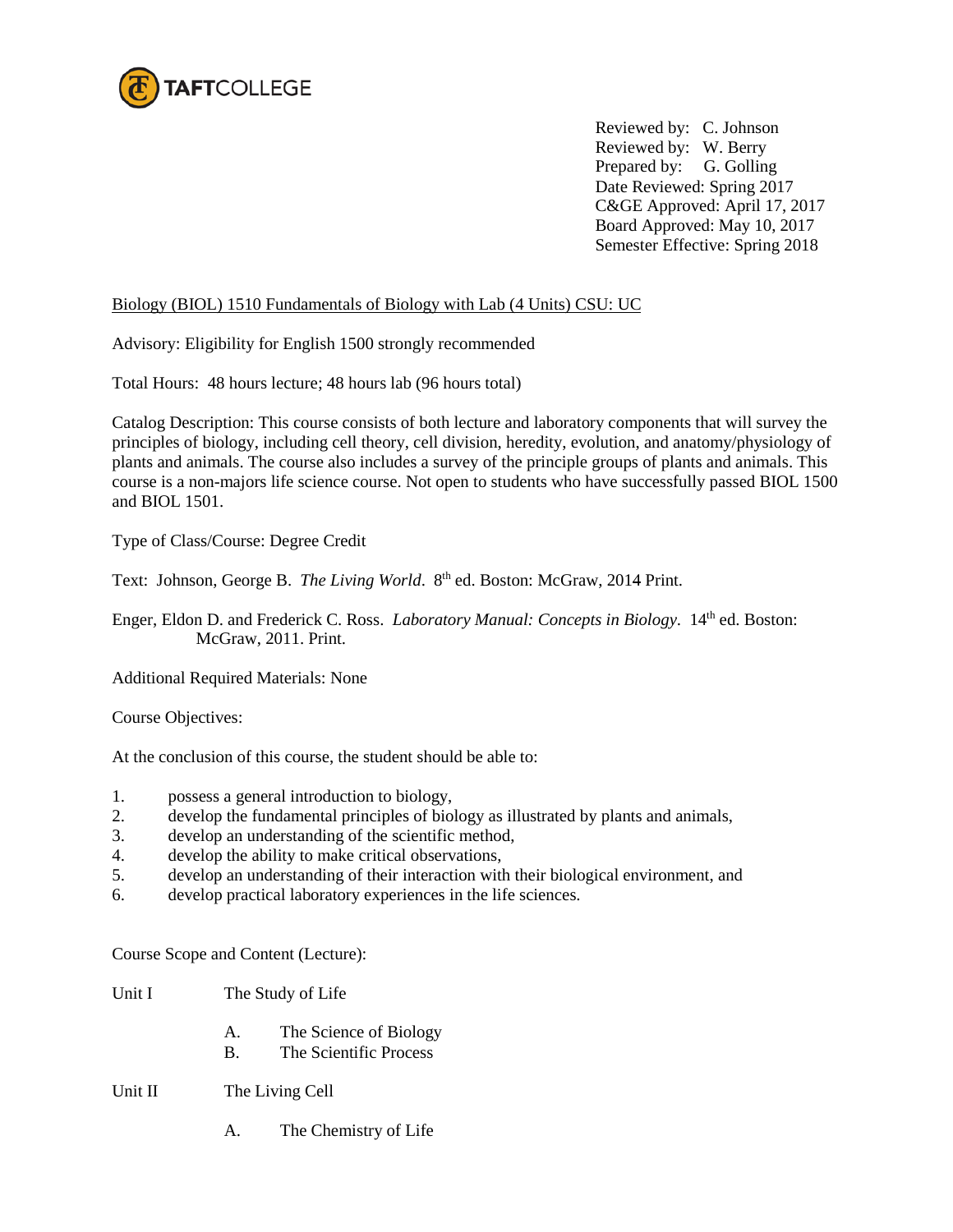

- B. Molecules of Life<br>C. Cells
- Cells
- D. Energy and Life
- E. Photosynthesis
- F. How Cells Harvest energy from Food

## Unit III The Continuity of Life

- A. Mitosis
- B. Meiosis
- C. Foundations of Genetics
- D. Genetic Material<br>E. How Genes Work
- How Genes Work
- Unit IV The Evolution and Diversity of Life
	- A. Evolution and Natural Selection
	- B. Classification of Organisms
	- C. Prokaryotes and Viruses
	- D. Protists
	- E. Fungi

# Unit V Plant Life

- A. Evolution of Plants
- B. Plant form and function
- Unit VI Evolution of Animal Life
	- A. Evolution of the Animal Phyla
	- B. History of the Vertebrates<br>C. How Humans Evolved
	- How Humans Evolved
- Unit VII Animal Life
	- A. Circulation
	- B. Respiration
	- C. Digestion
	- D. Nervous System
	- E. Reproduction and Development

# Unit VIII The Living Environment

- A. Populations and Communities
- B. Ecosystems
- C. Behavior and the Environment
- D. How Humans Influence the Living World

## Course Scope and Content (Laboratory):

Unit I The Scientific Method and Metric Measurements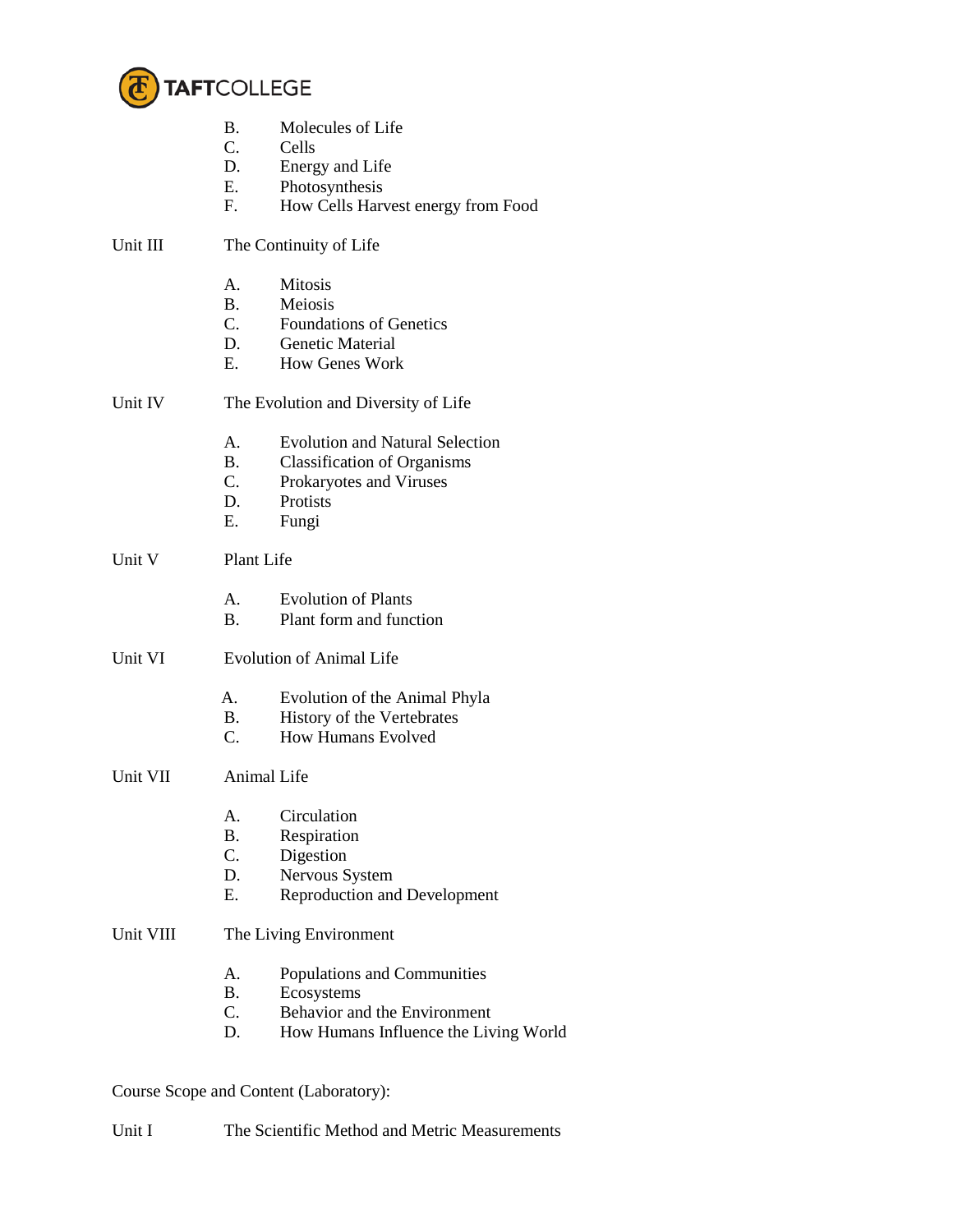

|           | Metric measurements<br>А.<br>$\mathbf{B}$ .<br>Metric conversions                                                                                 |
|-----------|---------------------------------------------------------------------------------------------------------------------------------------------------|
| Unit II   | Diffusion and Osmosis<br>Differentiate between diffusion and osmosis<br>A.<br><b>B.</b><br>Kinetic energy and concentration effects               |
| Unit III  | The Microscope<br>Using a compound microscope<br>А.<br><b>B.</b><br>Preparing wet mount slides                                                    |
| Unit IV   | <b>Cell Structure and Function</b><br>Viewing organisms from 5 Kingdoms<br>А.<br>Β.<br>Identifying cell structures and organelles                 |
| Unit V    | DNA and RNA<br>A.<br>DNA replication, transcription, translation<br>Β.<br>DNA purification                                                        |
| Unit VI   | Mitosis – Cell Division<br>А.<br>Cell cycle phase<br><b>B.</b><br>Microscopic examination of cell division in plants and animals                  |
| Unit VII  | Genetics & Human Variation<br>Single and double factor crosses<br>A.<br><b>B.</b><br>Dominant and recessive human phenotypes                      |
| Unit VIII | Reproduction & Development<br>Human reproduction stages<br>А.<br>Development of frog and fish eggs<br><b>B.</b>                                   |
| Unit IX   | <b>Plant Tissues</b><br>А.<br>Structure and function of plant organs<br>Β.<br>Reproduction of plants                                              |
| Unit X    | <b>Frog Dissection</b><br>Identification of vertebrate organs and structures<br>А.<br><b>B.</b><br>Function of frog and fish eggs                 |
| Unit XI   | <b>Animal Diversity</b><br>Phylogeny<br>А.<br><b>Animal Evolution</b><br><b>B.</b>                                                                |
| Unit XII  | Visit to Los Angeles County Natural History Museum or Los Angeles Zoo<br>Examine non-native species of plants and animals in a live context<br>A. |

Learning Activities Required Outside of Class:

The students in this class will spend a minimum of 6 hours per week outside of the regular class time doing the following: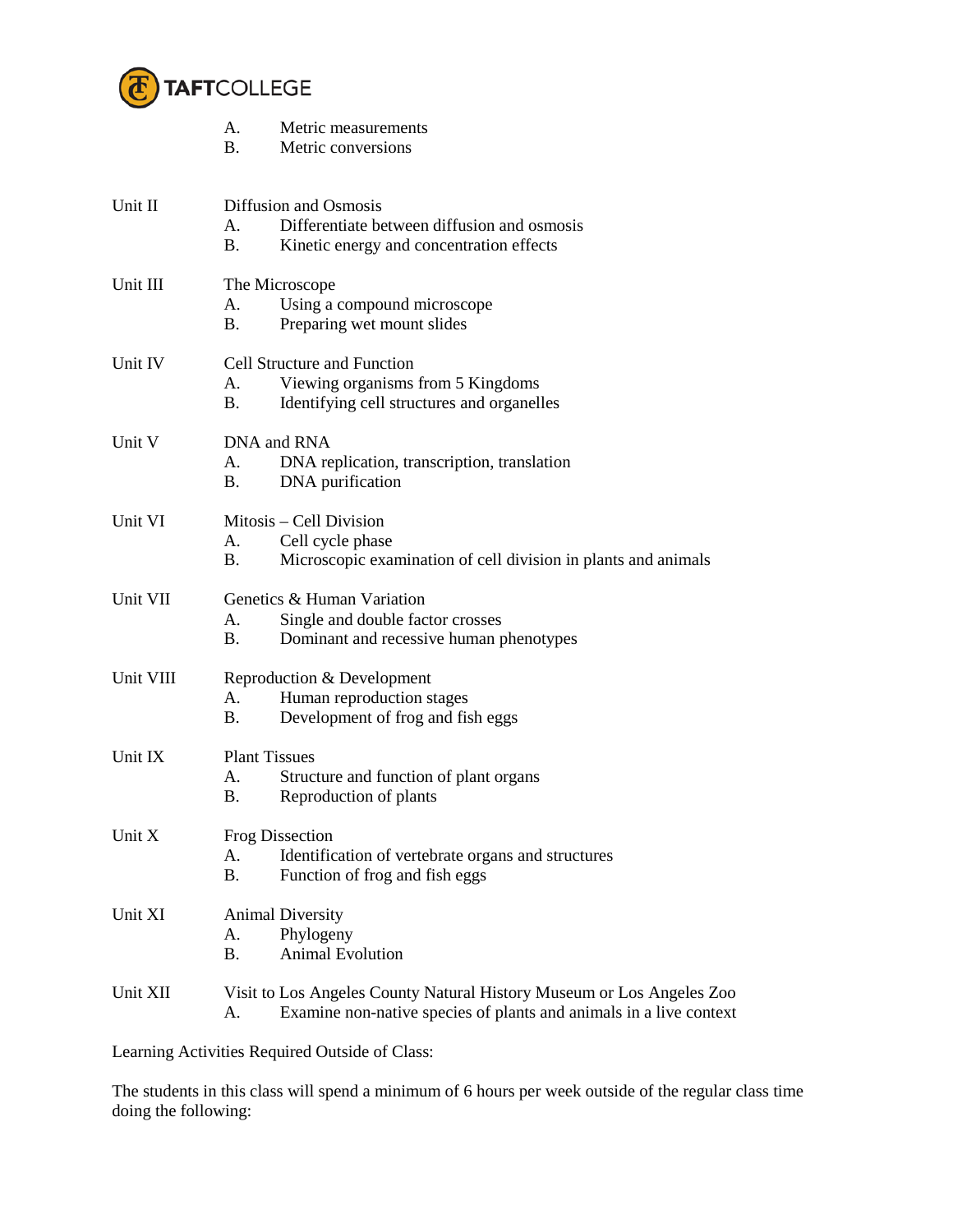

- 1. Studying text, chapter handouts and learning objectives,
- 2. Answering questions,
- 4. Completing required reading,
- 5. Problem solving activity or exercise, and
- 6. Written work.

#### Methods of Instruction:

- 1. Assigned readings from text and selected references,
- 2. Lecture and demonstration by instructor,
- 3. Multimedia presentations,
- 4. Field trips, and
- 5. Hands-on laboratory exercises.

### Methods of Evaluation:

- 1. Writing assignments, including:
	- a. Essays,
	- b. Laboratory reports, and
	- c Scientific research paper.
- 2. Computational or non-computational problem-solving demonstrations, including:
	- a. Exams,
	- b. Homework problems,
	- c. Quizzes, and
	- d. Laboratory reports.
- 3. Other examinations, including:
	- a. Multiple-choice,
	- b. Matching items,
	- c. True/false items, and
	- d. Completion.

Laboratory Category: Extensive Laboratory

Pre delivery criteria: All of the following criteria are met by this lab.

- 1. Curriculum development for each lab.
- 2. Published schedule of individual laboratory activities.
- 3. Published laboratory activity objectives.
- 4. Published methods of evaluation.
- 5. Supervision of equipment maintenance, laboratory setup, and acquisition of lab materials and supplies.

During laboratory activity of the laboratory: All of the following criteria are met by this lab.

- 1. Instructor is physically present in lab when students are performing lab activities.
- 2. Instructor is responsible for active facilitation of laboratory learning.
- 3. Instructor is responsible for active delivery of curriculum.
- 4. Instructor is required for safety and mentoring of lab activities.
- 5. Instructor is responsible for presentation of significant evaluation.

Post laboratory activity of the laboratory: All of the following criteria are met by this lab.